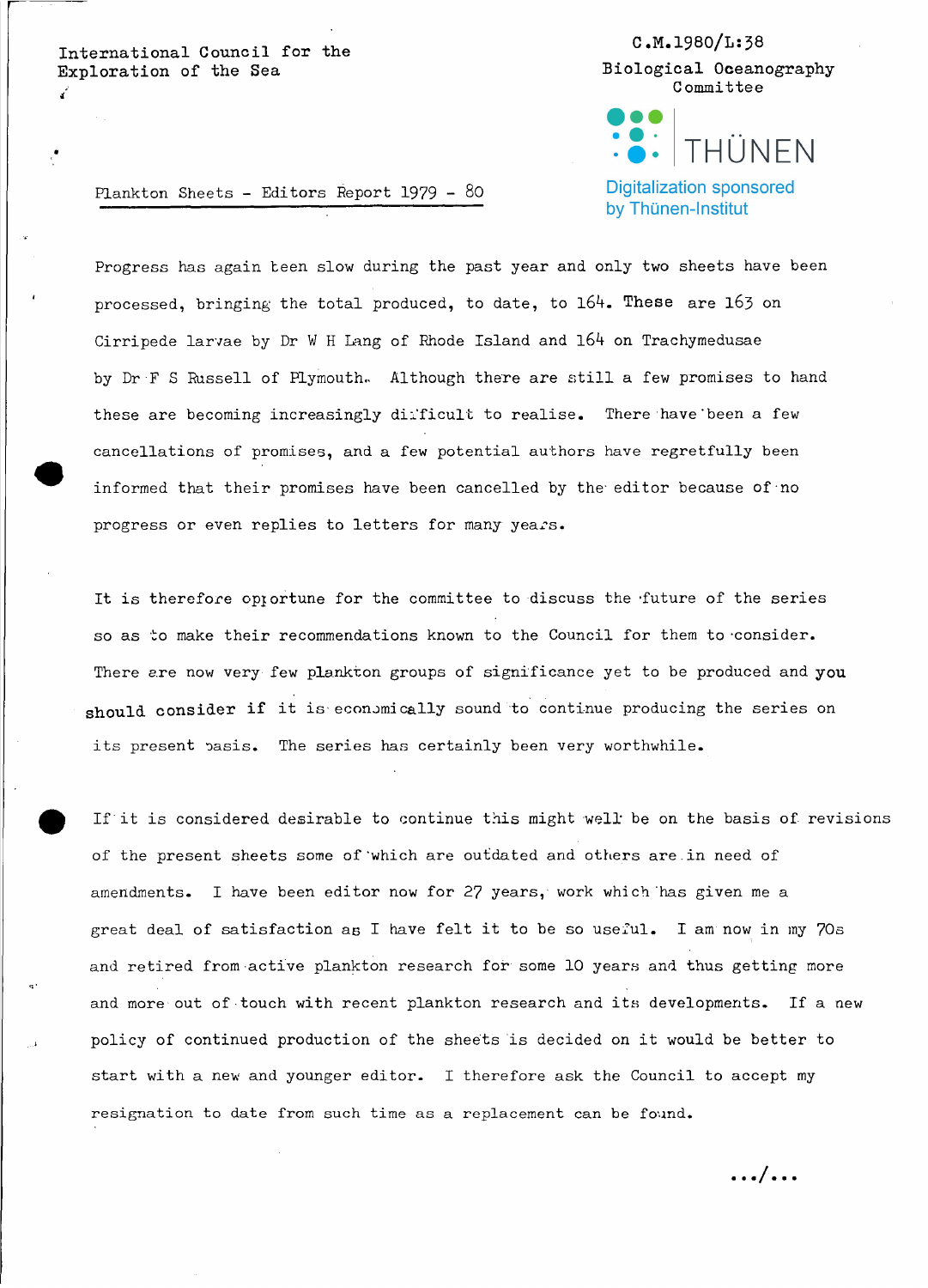$\int_{\text{Emitor}}^{\text{L}} \text{H FRASER}$